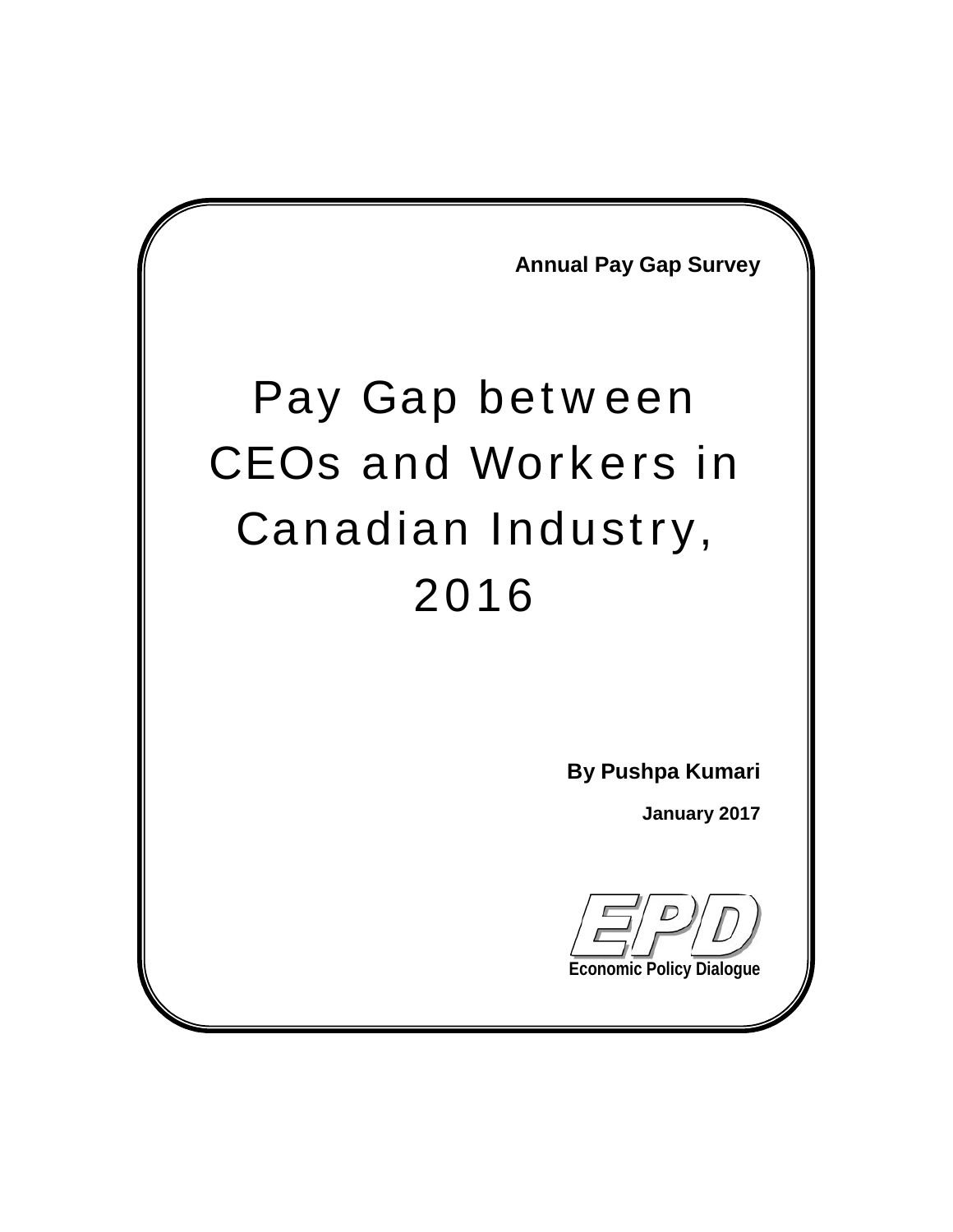### **About the Author**

Pushpa Kumari is a Senior Economist at Economic Policy Dialogue. She is an M A, M Phil, Ph D in Economics. Having research and teaching experience of more than a decade, she has many publications to her credit.

[pushpa@epdonline.org](mailto:pushpa@epdonline.org)

………………………………………………………………………………………………………

### **Economic Policy Dialogue**

Economic Policy Dialogue (EPD) is a Toronto-based independent research organization that brings forth the economic policy issues which affect the people, society, business, and environment at national and international level; and also, seeks to put forward the policy alternatives through constructive dialogue.

<www.epdonline.org>

[epd@epdonline.org](mailto:epd@epdonline.org)

………………………………………………………………………………………………………

### **Disclaimer**

Views expressed in this study are of the author only and do not necessarily reflect the opinion of the organization for which this study has been undertaken.

………………………………………………………………………………………………………

#### **© 2017 Economic Policy Dialogue**

Reproduction in whole or in part without written permission from the organization is strictly prohibited.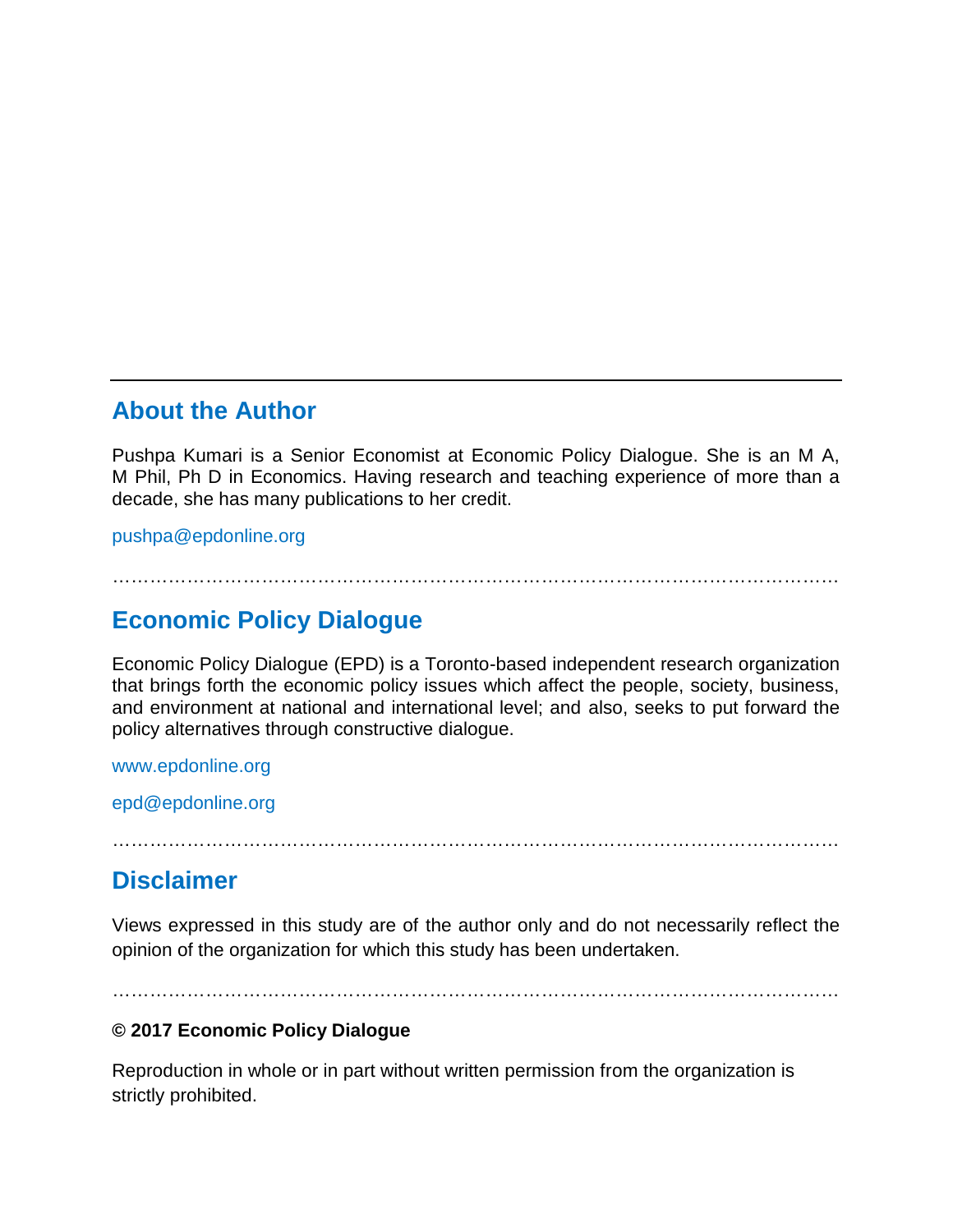## **Index**

| Part 2: Pay Gap between CEOs and other Employees in entire Canadian Industry,   |  |
|---------------------------------------------------------------------------------|--|
| Part 3: Pay Gap between CEOs and Other Employees in various Sectors of Canadian |  |
|                                                                                 |  |
|                                                                                 |  |

## **List of Tables**

| Table 1: Distribution of (Top 100 Companies') Total CEO Compensation into Major |  |
|---------------------------------------------------------------------------------|--|
|                                                                                 |  |
| Table 3: Annual Percent Change in the Weekly Earnings of Employees in the Low   |  |
|                                                                                 |  |
|                                                                                 |  |

## **List of Graphs**

| Graph 1: Percentage Distribution of (Top 100 Companies') Total CEO Compensation |  |
|---------------------------------------------------------------------------------|--|
| Graph 2: Comparison between Average Annual Pays of a CEO (of Top 100 Companies) |  |
| Graph 3: Ratio between Annual Average Pays of a CEO (of Top 100 Companies) and  |  |
| Graph 4: Ratio between Annual Average Pays of a CEO (of Top 100 Companies) and  |  |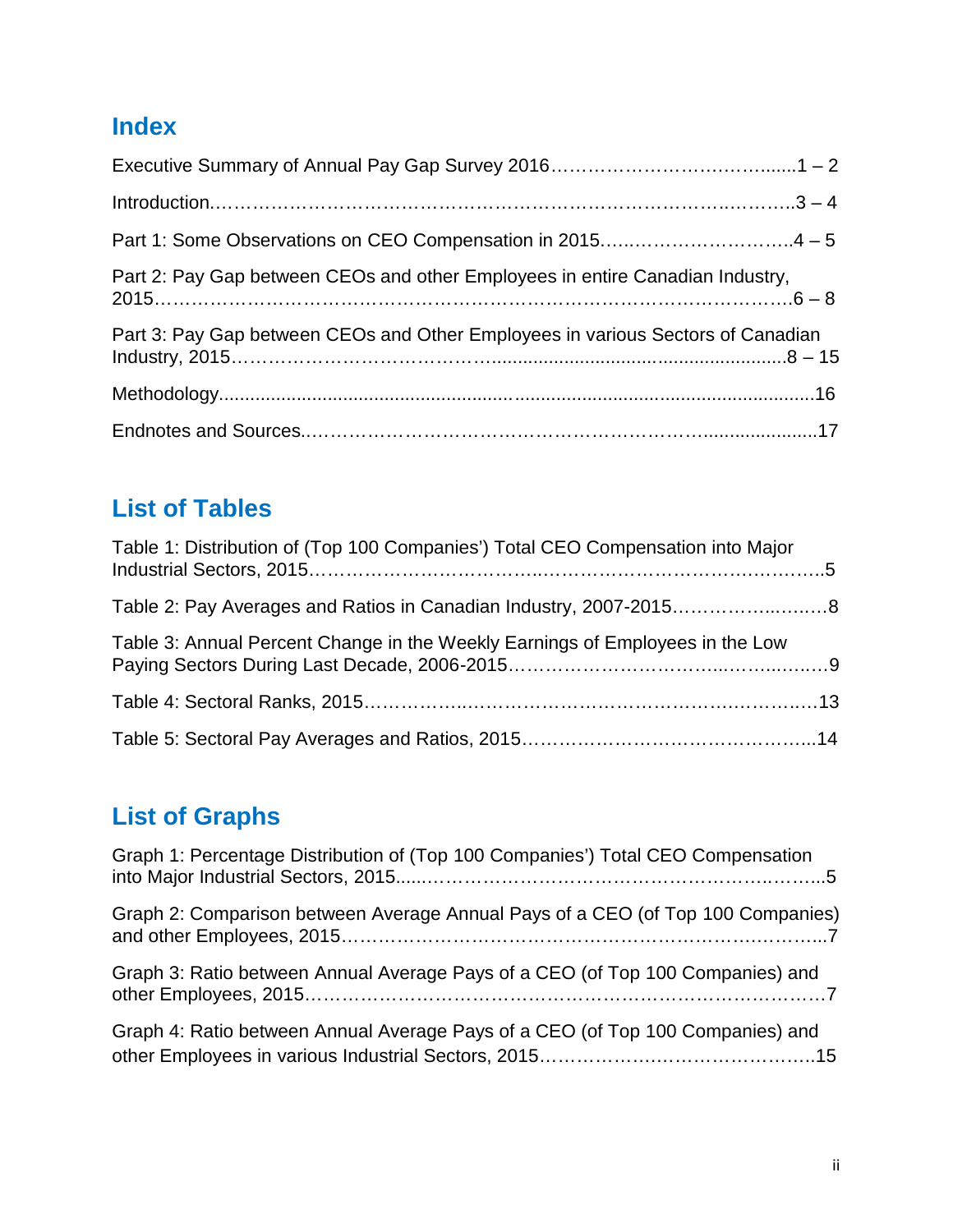## **Executive Summary of Annual Pay Gap Survey 2016**

Annual pay gap survey 2016 reports the Canada's pay gap between CEOs and workers in the entire industry and in its various sectors during the fiscal year 2015. Some of the main points of this survey are mentioned below:

A list of top 100 public companies of 2015 is used to represent the Canadian Industry's CEOs. There were 102 CEOs in the list; Michael Pearson of Valeant Pharmaceuticals International Inc. was the highest compensation earning CEO (\$182,902,190), and Mark Leonard of Constellation Software Inc. the lowest (\$1).

These 102 CEOs received a total compensation pool of \$882,883,113 in 2015 and experienced a record annual increase of 12.7 per cent once again after 2013. The CEOs of three sectors – Manufacturing, Finance, and Professional Services – took away about 56 per cent share of it, and CEOs of all other ten sectors shared the rest about 44 per cent.

A representative CEO bagged an annual average compensation of about \$8.7 million, whereas a typical Canadian industry employee (hourly-&-salaried) earned an average annual pay of about \$50 thousand and an hourly-paid employee about \$37 thousand in 2015. Therefore, a representative CEO earned 175 times than a typical employee and 232 times than an hourly-paid employee in 2015.

In the current survey, 27 industrial sectors were considered for the sectoral pay gap analysis. Out of all these sectors, an employee (salaried-&-hourly) and an hourly employee received the lowest annual average pay of \$17,916 and \$15,319 respectively in the Food Service sector. So far highest annual average pay is concerned, an employee (salaried-&-hourly) received \$134,435 in the Oil and Gas sector and an hourly employee \$84,444 in the Oil & Gas- Support services.

Sectoral CEO-employee (salaried-&-hourly) pay gap was examined for these 27 industrial sectors, whereas CEO-hourly employee pay gap for 18 industrial sectors because of data constraint. With respect to the CEO-employee (salaried-&-hourly) pay ratio: top three sectors with their pay ratios were Manufacturing- Chemical (700) Food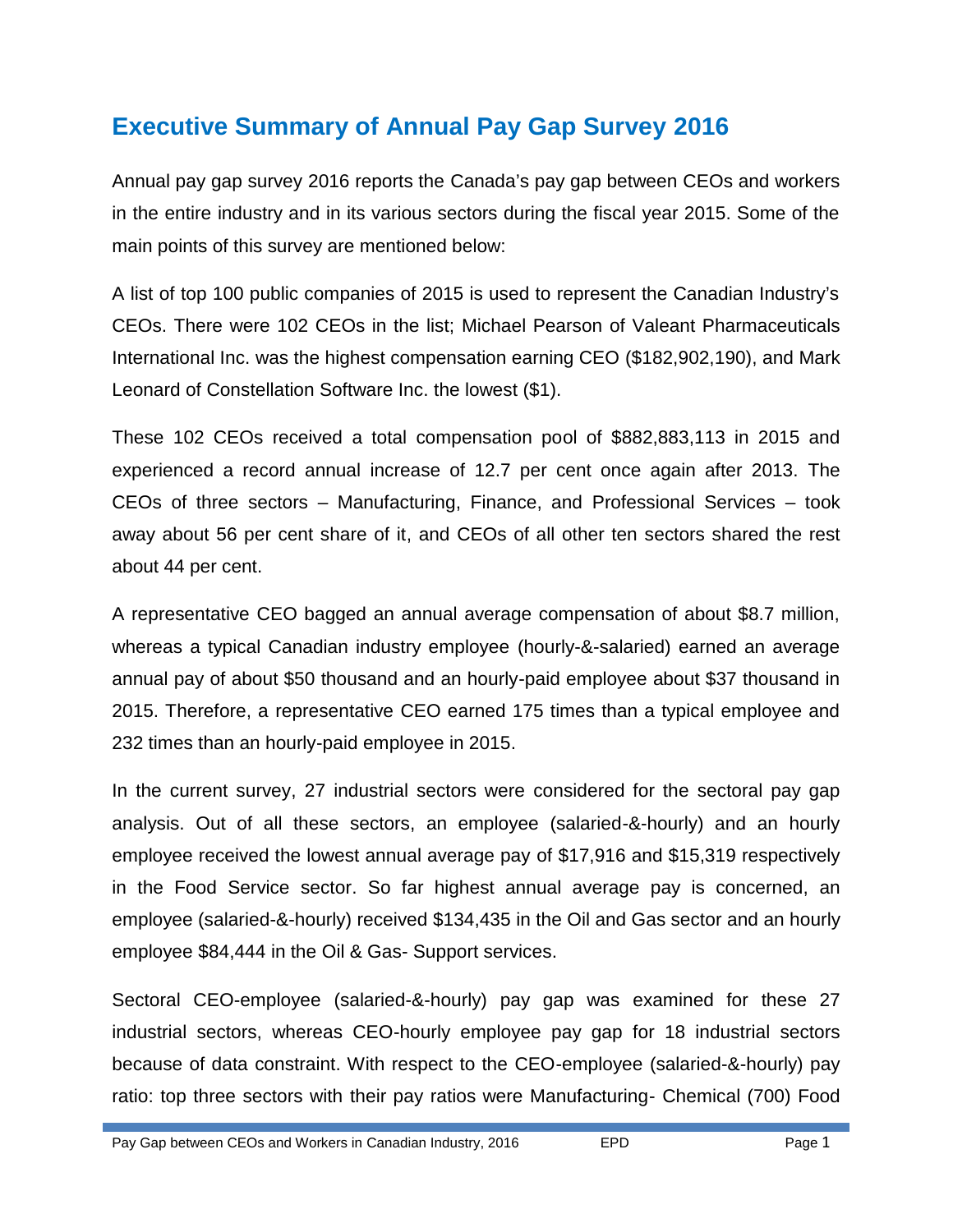Services (511), and Non-Bank Financing (350); and three sectors at the bottom were Oil & Gas- Support services (31), Utilities (33), and Manufacturing- Wood Products (40). With regards to the CEO-hourly employee pay ratio: there were the same top three sectors as the former: Manufacturing- Chemical (934) Food Services (598), and Non- Bank Financing (523); however, three sectors at the bottom were Oil & Gas- Support services (33), Manufacturing- Wood Products (44), and Precious Metals (71).

Where 37% sectors of all these given 27 sectors had higher than the national average CEO-employee pay ratio (175), and 39% sectors of the given 18 sectors had higher than the national average CEO-hourly employee pay ratio (232). On the other hand, 37% of all had less than half the national average (<88) CEO-employee pay ratio, and 29% sectors had less than half of the national average CEO-hourly employee pay ratio  $(-116)$ .

The most representative case of higher pay gap in 2015 was found for the Banking sector as CEO compensation was high across the sector and employees' pay low. Other sectors in the similar league this year were: Retail- Food & Beverage Stores Retail- General Stores, Manufacturing- Transportation Equipment, and Transportation- Rail.

Higher pay ratio always shows greater pay differences between CEOs and other employees, which is considered a bad sign for any society. During 2015, not only national ratios depicting pay gap have increased at an alarming rate but also the sectors having greater than national average ratios have increased on the one hand and the sectors with lower than half of the national pay gap ratios have decreased on the other hand. This is all when Canadian economy was still reeling from 2014 oil price shock and experiencing one of the worst annual real GDP growth rate in the last two decades.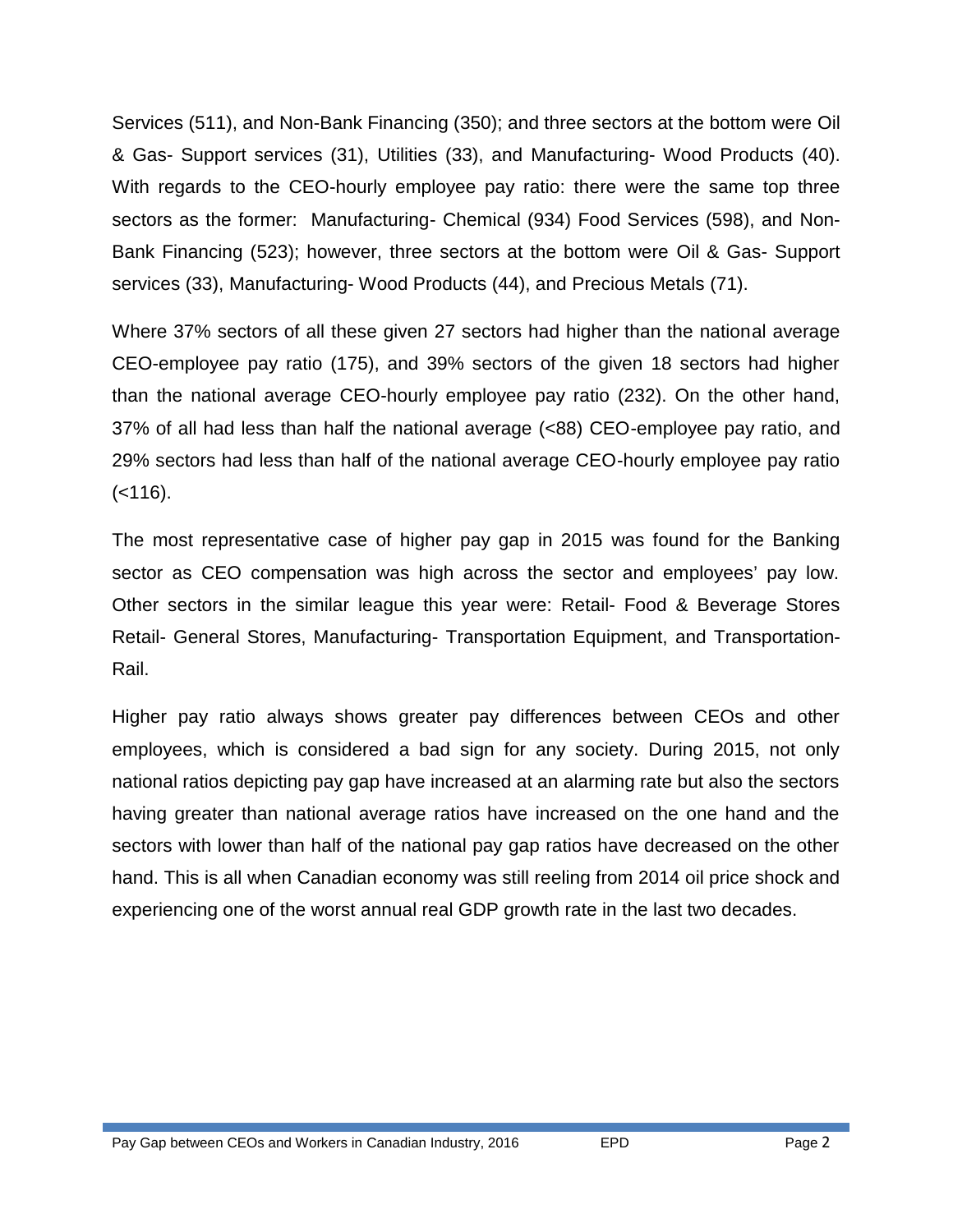# **Pay Gap between CEOs and Workers in Canadian Industry, 2016**

## **Introduction**

The year 2016 would be remembered for two unexpected political events, Brexit and Trump's win. The USA being world's superpower has left every side of the world confused with his win. Should it be considered a win of right and a loss of left or center? Right has always been known for its Laissez faire capitalistic agenda comprising basically of the free enterprise, free trade, non-intervention, free market forces etc. But Trump has won his election with opposite promises – for example, national jobs, reverse investment, on-shore manufacturing, limiting trade (if it benefits the USA), controlled enterprise/ capital/ markets etc. (as against free, liberalized, globalized, and self-interest/profit driven). How much he will be able to keep his promises, time will tell. Nevertheless, his win has shown that political economy of conservatives and liberals has failed the people and as a result people have rejected the mainstream politicians. Thus, the US election has confirmed the failure of Laissez faire capitalism itself and the political structures of capitalism; ironically at the hands of a non-politician capitalist! It brings two interrelated fundamentals to the forth once again: first, unchecked capitalism does not serve the interests of the people/society, it serves only the capitalist-political nexus; and second, when politics does not care the society but follows only the capitalists' selfish dictates, people can take away the social license, whether right/left/center. If social license can be taken away from the so-called politicians, why can't it be taken away from the corporations if these or their CEOs don't heed the voice of the people that corporations are too big, too powerful, too corrupt and their CEOs compensation is ballooning too much!!!

Given the background, EPD 2016 Survey examines how much has been the pay gap between the CEOs of the top 100 corporations and workers in the Canadian industry as a whole and also in its various sectors for the year of 2015. Sector level pay gap analysis differentiates our work from other Canadian pay gap surveys.

Pay Gap between CEOs and Workers in Canadian Industry, 2016 EPD EPD Page 3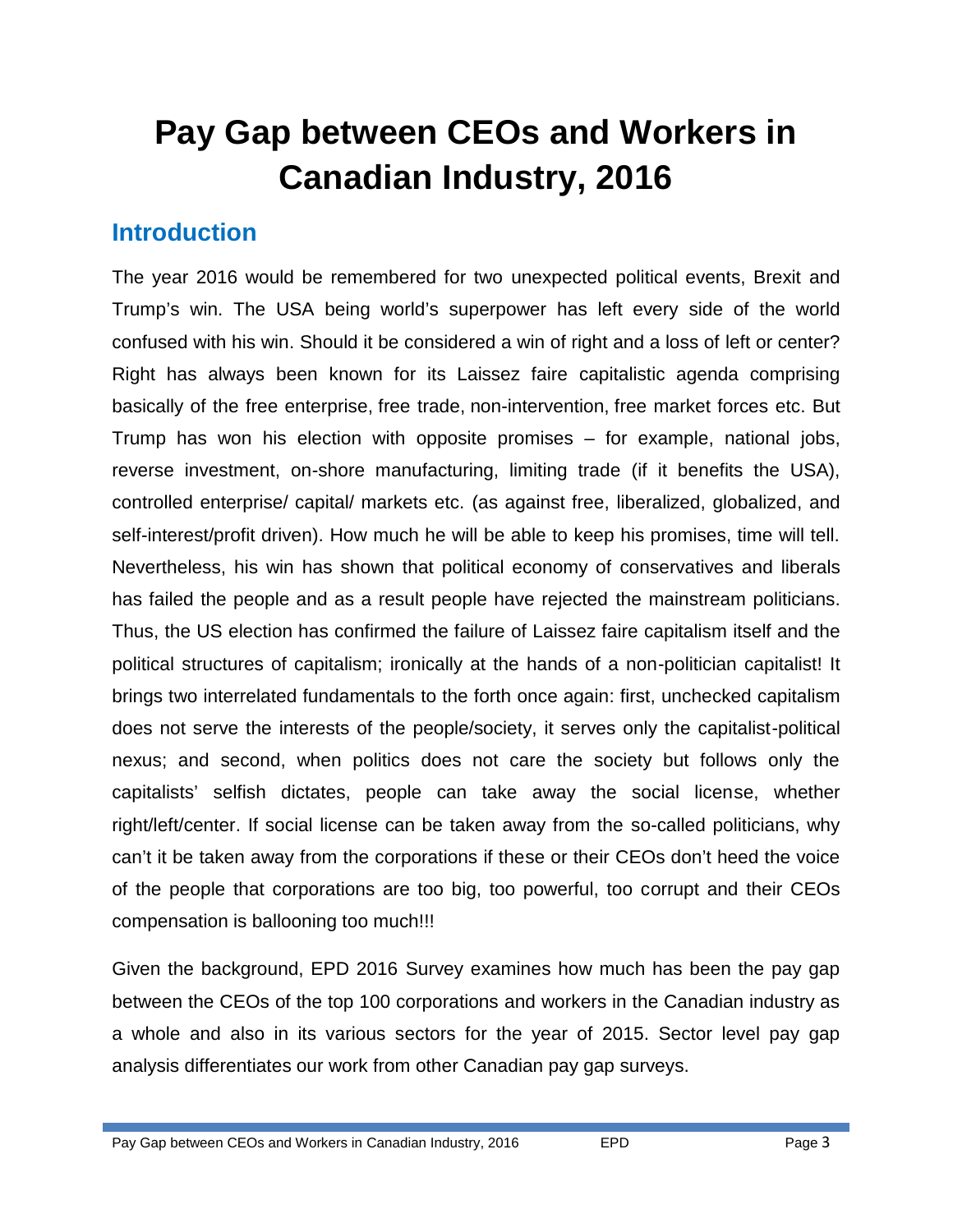In the first part of the survey, the annual compensation pool of CEOs of the top 100 corporations will be analyzed, also will be seen which sectors bags the most from the CEO compensation pool. Second part will observe absolute and relative pay gaps between annual average compensation of a CEO of the top 100 corporations and an annual average earning of a worker for the Canadian industry. Third part will present the pay gap between CEOs and workers in the various sectors of Canadian industry. Closing part will have the methodology and sources of data which present survey relies on. Compensation of the top 100 corporations' CEOs will be used to represent the annual pay of the Canadian Industry's chief executives. And employees' annual average earnings will represent the pay of industry workers. Two categories of employees: 'all employees' and 'hourly-paid employees' will be considered in the survey; the first category will cover all the salaried and hourly employees; and the second will cover a sub-category of the former, i.e. hourly employees.

### **Part 1: Some Observations on CEO Compensation in 2015**

Pay gap survey takes CEOs' compensation from the Globe and Mail list. In the list of 2015, top 100 public corporations had 102 CEOs and their compensation. Same as in previous lists, two companies – IGM Financial and Power Corporation of Canada – had two CEOs each.

Top three CEOs with their compensation were: Michael Pearson of Valeant Pharmaceuticals International Inc. earned \$182,902,190, Donald Walker of Magna International Inc. with \$26,539,700, and Hunter Harrison of Canadian Pacific Railway Ltd.with \$19,902,453. Donald Walker maintained his second position from the last year, however Michael Pearson and Hunter Harrison have seen comeback once again in the top three ranking after some years<sup>i</sup>.

These 102 CEOs received a total compensation pool of \$882,883,113 in 2015 in contrast with \$783,480,228 last year. Total compensation saw a record annual increase of 12.7 per cent in 2015 once again after 2013. (column 4 of Table 2).

A division of the Canadian industry into major 13 sectors, presented in Table 1 and Graph 1, shows which sectors bagged how much share in the total CEOs compensation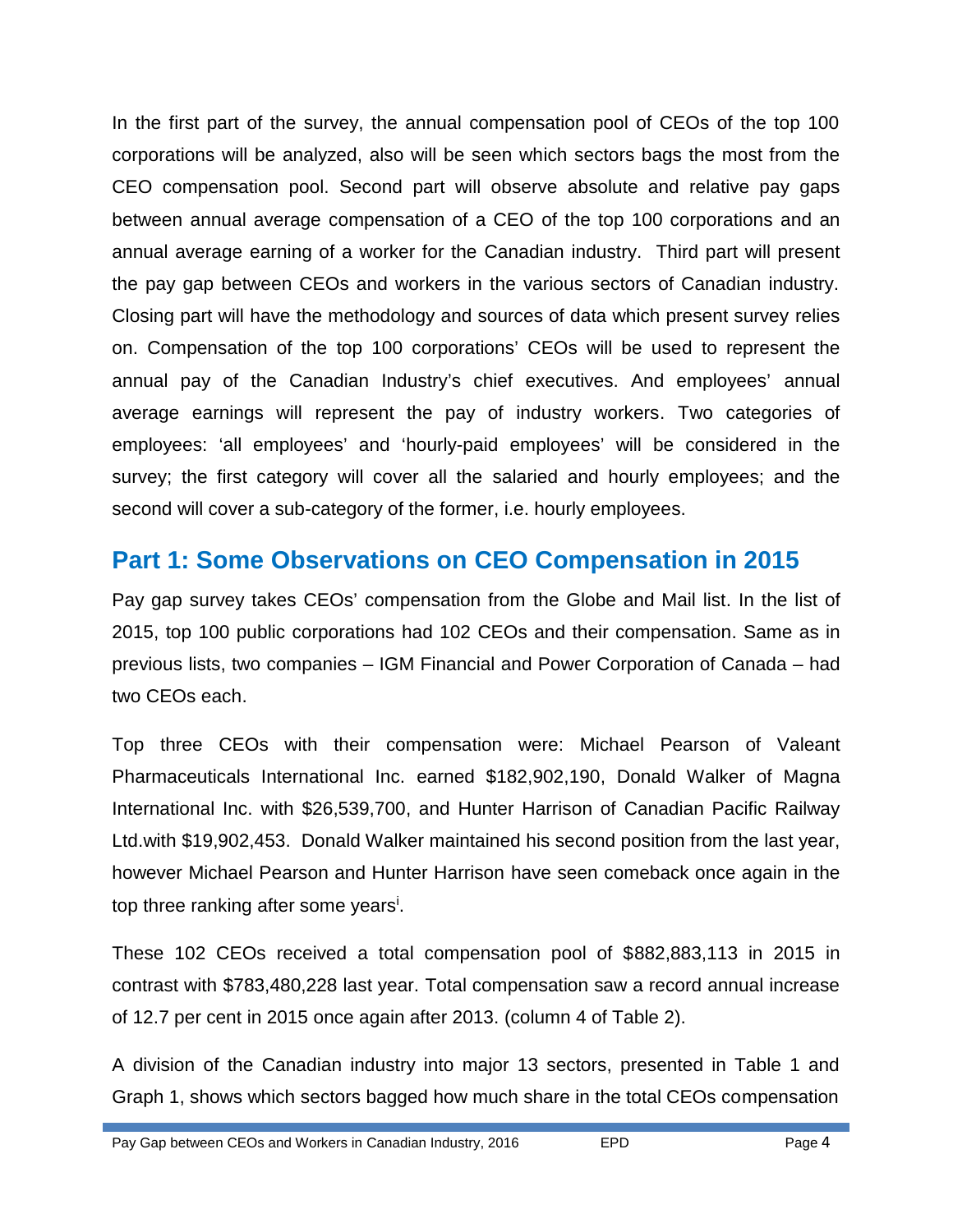

#### **Graph 1: Percentage Distribution of (Top 100 Companies') Total CEO Compensation into Major Industrial Sectors, 2015**

#### **Table 1: Distribution of (Top 100 Companies') Total CEO Compensation into Major Industrial Sectors, 2015**

| <b>Major Industrial Sectors</b> | Sectoral Distribution of CEO Compensation |
|---------------------------------|-------------------------------------------|
| <b>Wholesale Trade</b>          | 5,280,818                                 |
| <b>Support Services</b>         | 8,679,973                                 |
| Retail                          | 16,984,866                                |
| <b>Real Estate</b>              | 17,671,079                                |
| <b>Utilities</b>                | 18,515,109                                |
| <b>Precious Metals</b>          | 51,167,440                                |
| Transport                       | 54,757,396                                |
| Food                            | 57,270,628                                |
| Communications & Media          | 69,480,353                                |
| Oil and Gas                     | 87,816,152                                |
| <b>Professional Services</b>    | 90,313,814                                |
| Finance                         | 142,932,578                               |
| Manufacturing                   | 262,012,907                               |
| <b>Total</b>                    | 882, 883, 113                             |

pool. This year, CEOs of three sectors – Manufacturing, Finance, and Professional Services – took away about 56 per cent share of it; and CEOs of all other ten sectors shared the rest about 44 per cent. Sectoral distribution also saw a big change in 2015: Materials and Oil & Gas sectors could not make any place in the first three ranks, rather Manufacturing sector was in there at the top. Changing global circumstances have hit hard the Canadian resource economy and so might be the CEOs' compensation share of these sectors!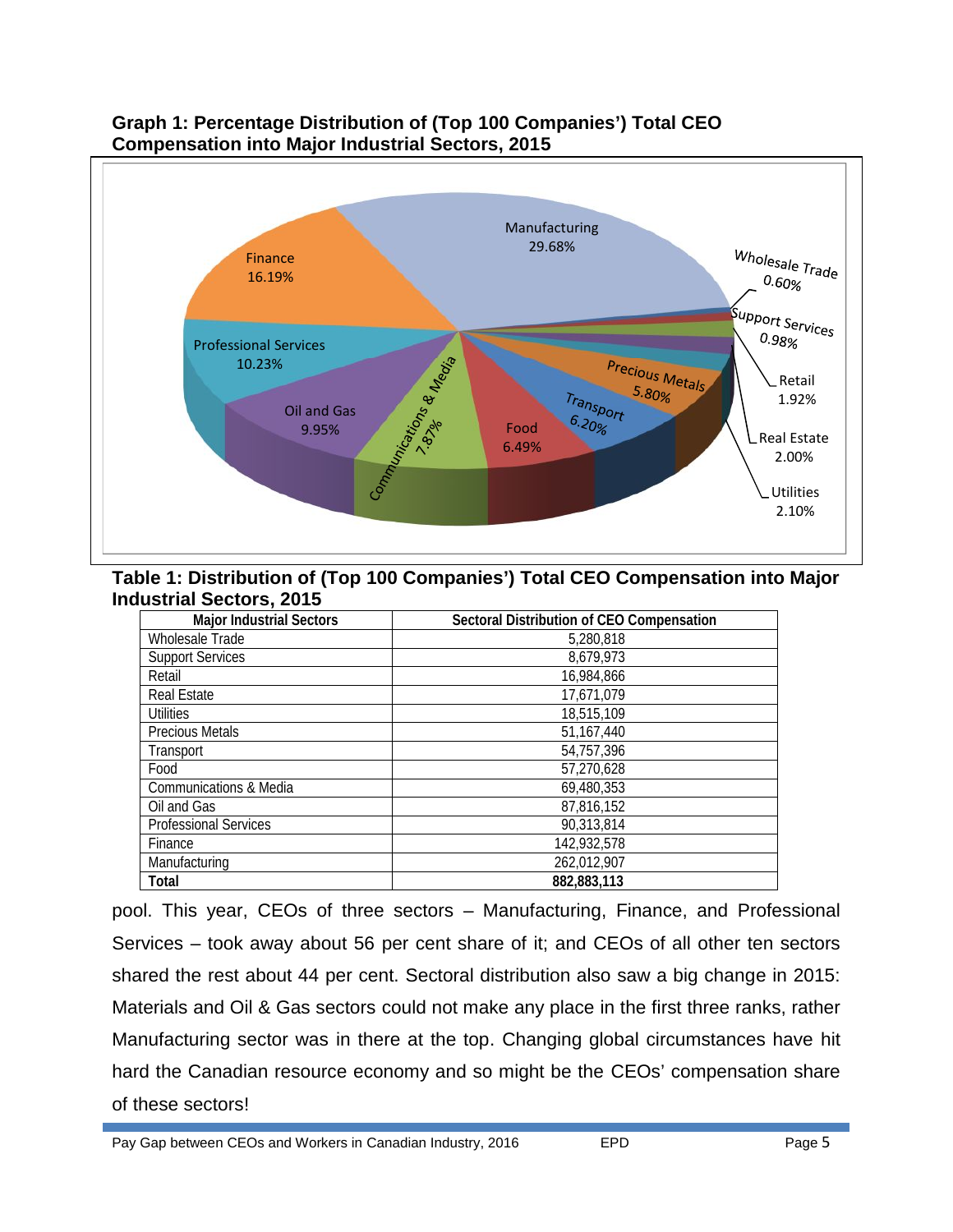## **Part 2: Pay Gap between CEOs and other Employees in entire Canadian Industry, 2015**

A representative CEO of the top 100 corporations bagged an annual average compensation of about \$8.7 million, whereas a typical Canadian industry employee (hourly-&-salaried) earned an annual average pay of about \$50 thousand and an hourly paid employee about \$37 thousand in 2015 (Table 2 and Graph 2). Therefore, a representative CEO earned 175 times than a typical employee and 232 times than an hourly-paid employee in 2015 (Table 2 and Graph 3). In fact, year 2015 has hit several records with regards to CEO compensation and pay gaps since 2008, the year for which first EPD pay gap survey was conducted (Table 2):

- CEOs received about 13 per cent annual jump in their average compensation, the increase never seen before;
- both the ratios representing the pay gap between CEO and employees (all employees and also hourly employees) saw the highest annual increase of about 11 per cent also never seen since 2008; and
- all employees had their pay increased by less than two (1.8) percent and hourly employees' slightly more than one (1.3) percent than the last year; both these rates are second worst rates since 2008.

This is all in the background when Canadian economy was still reeling from 2014 oil price shock and going through the second worst annual real GDP growth rate of 0.9 per cent (2009 being the worst year with  $-3$  per cent) in the last two decades<sup>ii</sup>.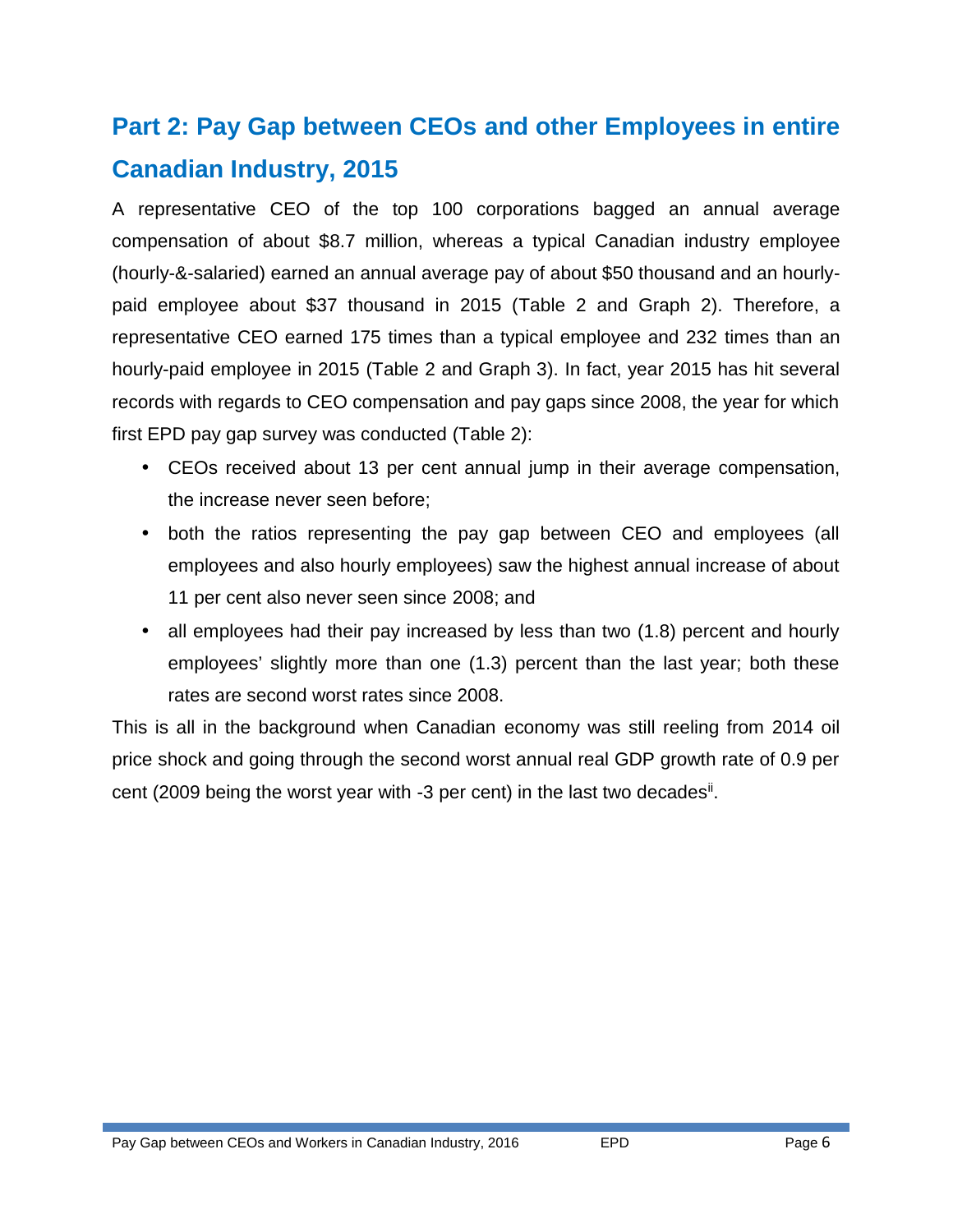

**Graph 2: Comparison between Annual Average Pays of a CEO (of Top 100 Companies) and other Employees, 2015**

**Graph 3: Ratio between Annual Average Pays of a CEO (of Top 100 Companies) and other Employees, 2015**

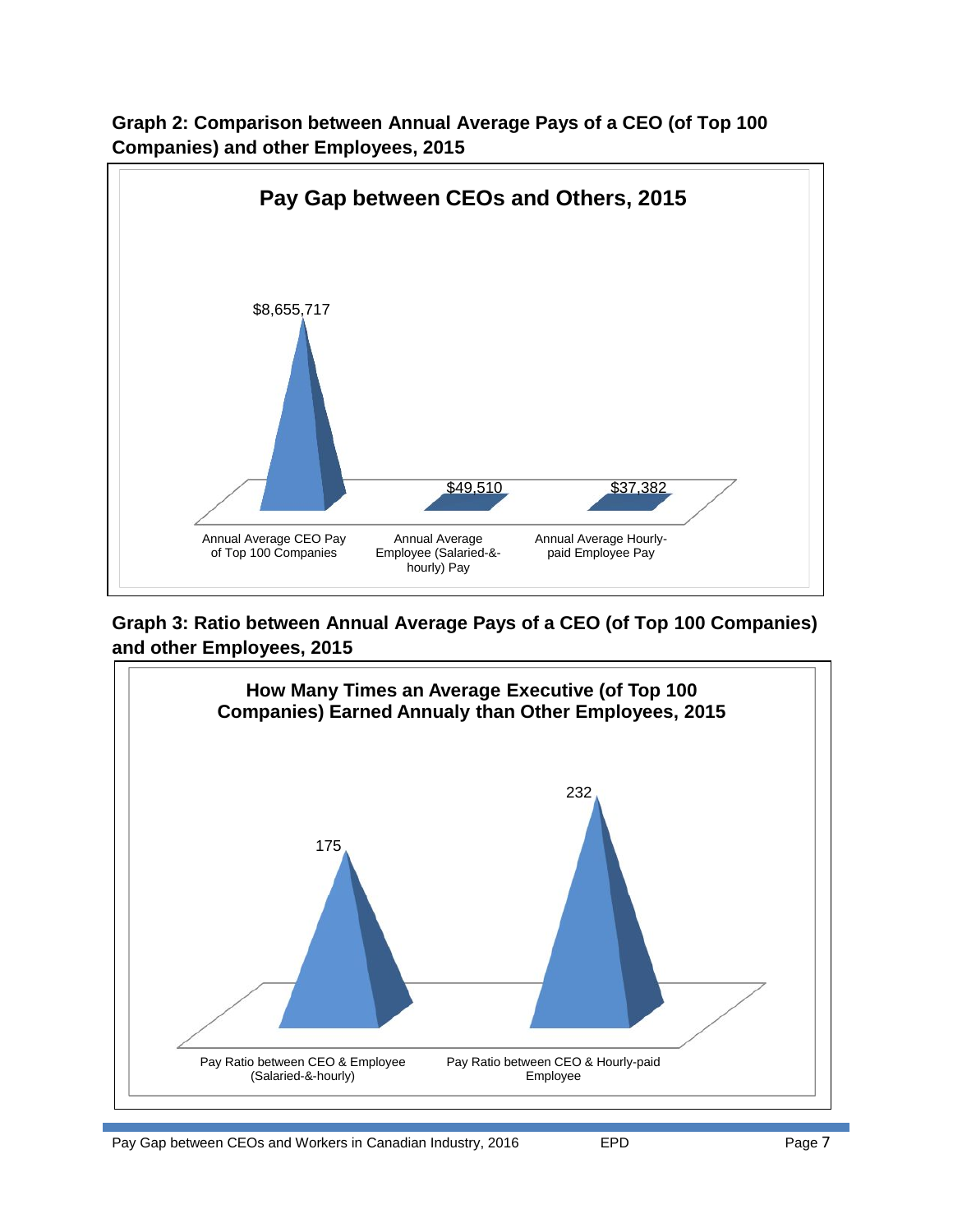|      | <b>CEO Annual</b><br>Average<br>Compensation | <b>Number</b><br>of CEO <sub>s</sub> | <b>Cumulative</b><br>Compensation | <b>Annual</b><br><b>Average Pay</b><br>of an | <b>Annual</b><br><b>Average Pay</b><br>of an Hourly | Pay Ratio<br>between CEO &<br><b>Employee</b><br>(Salaried-&- | Pay Ratio<br>between<br>CEO&<br>Hourly-paid |
|------|----------------------------------------------|--------------------------------------|-----------------------------------|----------------------------------------------|-----------------------------------------------------|---------------------------------------------------------------|---------------------------------------------|
| Year |                                              | <b>Top 100 Corporations</b>          |                                   | <b>Employee</b>                              | <b>Employee</b>                                     | hourly)                                                       | <b>Employee</b>                             |
|      |                                              |                                      |                                   | Amount in Canadian \$                        |                                                     |                                                               |                                             |
| 2015 | 8,655,717                                    | 102                                  | 882,883,113                       | 49,510                                       | 37,382                                              | 175                                                           | 232                                         |
| 2014 | 7,681,179                                    | 102                                  | 783,480,228                       | 48,636                                       | 36,890                                              | 158                                                           | 208                                         |
| 2013 | 7,441,542                                    | 102                                  | 759,037,285                       | 47,358                                       | 36,105                                              | 157                                                           | 206                                         |
| 2012 | 6,875,135                                    | 98                                   | 673,763,184                       | 46,634                                       | 35,568                                              | 147                                                           | 193                                         |
| 2011 | 6,163,281                                    | 103                                  | 634,817,907                       | 45,488                                       | 34,496                                              | 135                                                           | 179                                         |
| 2010 | 6,048,345                                    | 104                                  | 629,027,838                       | 44,366                                       | 33,009                                              | 136                                                           | 183                                         |
| 2009 | 5,474,400                                    | 103                                  | 563,863,200                       | 42,824                                       | 31,993                                              | 128                                                           | 171                                         |
| 2008 | 5,706,443                                    | 103                                  | 587,763,653                       | 42,169                                       | 31,885                                              | 135                                                           | 179                                         |
| 2007 |                                              |                                      |                                   | 40,988                                       | 30,895                                              | —                                                             | $\overline{\phantom{0}}$                    |
|      |                                              |                                      |                                   | Per cent Change from Previous Year           |                                                     |                                                               |                                             |
| 2015 | 12.7                                         |                                      | 12.7                              | 1.8                                          | 1.3                                                 | 10.7                                                          | 11.2                                        |
| 2014 | 3.2                                          |                                      | 3.2                               | 2.7                                          | 2.2                                                 | 0.5                                                           | 1.0                                         |
| 2013 | 8.2                                          |                                      | 12.7                              | 1.6                                          | 1.5                                                 | 6.6                                                           | 6.6                                         |
| 2012 | 11.5                                         |                                      | 6.1                               | 2.5                                          | 3.1                                                 | 8.8                                                           | 8.2                                         |
| 2011 | 1.9                                          |                                      | 0.9                               | 2.5                                          | 4.5                                                 | $-0.6$                                                        | $-2.5$                                      |
| 2010 | 10.5                                         |                                      | 11.6                              | 3.6                                          | 3.2                                                 | 6.6                                                           | 7.1                                         |
| 2009 | $-4.1$                                       |                                      | $-4.1$                            | 1.6                                          | 0.3                                                 | $-5.5$                                                        | $-4.4$                                      |
| 2008 |                                              |                                      |                                   | 2.9                                          | 3.2                                                 |                                                               |                                             |

#### **Table 2: Pay Averages and Ratios in Canadian Industry, 2007-2015**

Source: Calculated from the given data. See past EPD Surveys for the last years' data.

Note: – Cannot be mentioned/calculated as Globe and Mail CEO List prior to 2008 not available.

## **Part 3: Pay Gap between CEOs and Other Employees in various Sectors of Canadian Industry, 2015**

This part of the survey analyzes the pay-gap in various sectors of the Canadian industry. This year's top 100 companies were reorganized into 29 specific industrial sectors. Or to say alternatively, above 13 general sectors in the Part 1 were reorganized into more specific 29 sectors. This rearrangement was done to obtain the workers' pay (at three-digit level) corresponding to the sectors for which CEOs' compensation was available. For example: broad Food sector was divided into Manufacturing- Food, Food Services, and Retail- Food & Beverage Stores. CEO-worker pay ratios were calculated for 27 out of these all 29 sectors as data on wages were not available for the employees of two sectors, Equity Funds and Transportation- Pipeline. Eleven out of these 29 sectors considered here were single-company sectors<sup>iii</sup>. After rearranging sectors, sectoral averages of CEO compensation are calculated; which is then used with the employees' average pays of those respective sectors to calculate CEO-employee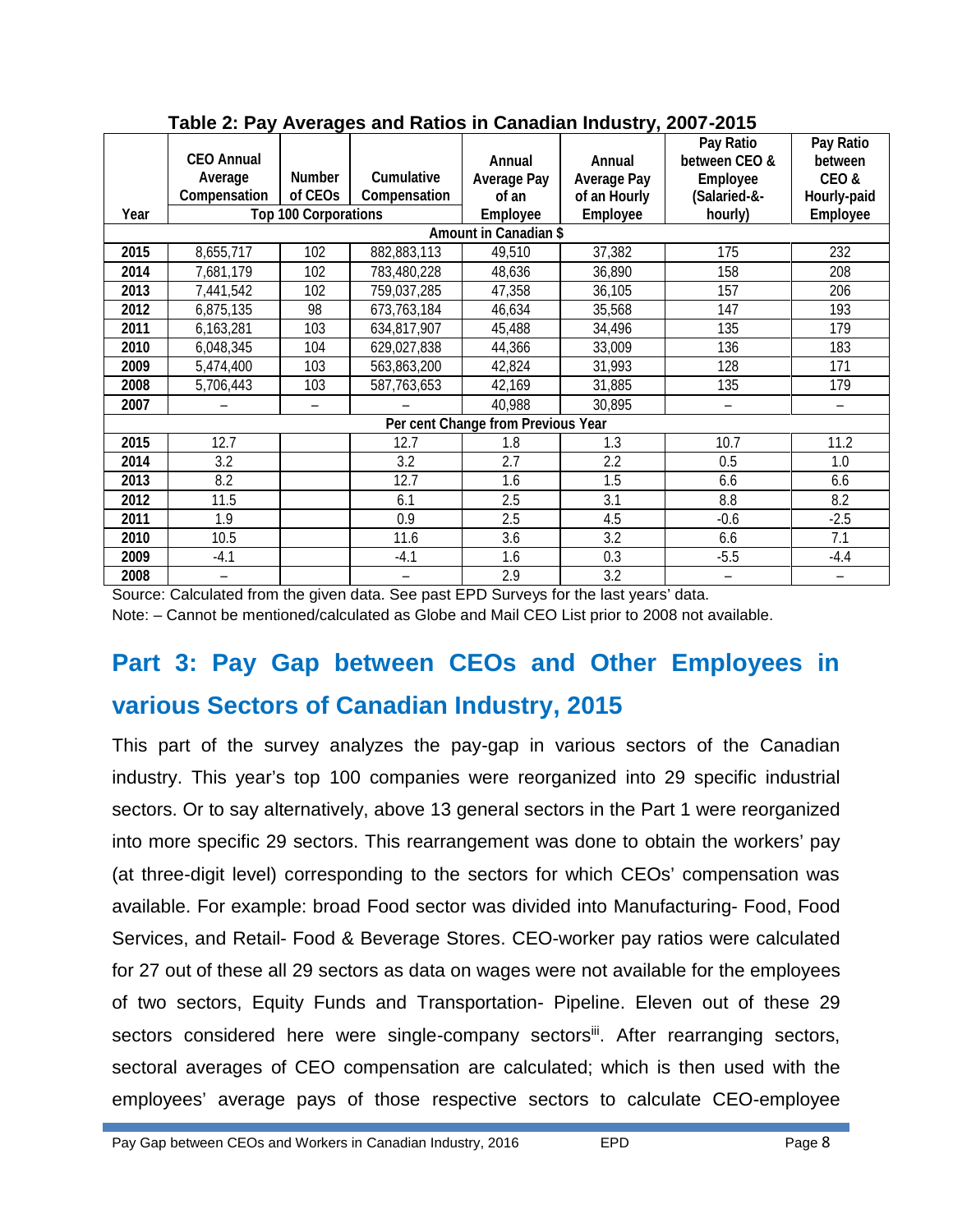sectoral pay ratios. Sectoral pay ratios and their ranks here in the Table 4, Table 5 and Graph 4 document the sectoral pay gaps.

CEO-employee (salaried-&-hourly) pay ratios are calculated for 27 industrial sectors, however CEO-hourly employee pay ratios only for 18 industrial sectors because data on the wages and working hours were not available for hourly-employees in case of other nine sectorsiv .

Following are the key points from the sectoral analysis:

- 1. Michael Pearson, CEO of Valeant Pharmaceuticals International Inc. earned the highest compensation just shy of \$183 million, and Mark Leonard of Constellation Software Inc.the lowest \$1 annual compensation in the list of 102 CEOs.
- 2. Food Service sector had the lowest annual average employees' pay (salaried-& hourly: \$17,916 and hourly: \$15,319) in the given list of sectors, followed by most

|                                                     | 2006      | 2007                | 2008             | 2009             | 2010      | 2011             | 2012      | 2013        | 2014             | 2015      |
|-----------------------------------------------------|-----------|---------------------|------------------|------------------|-----------|------------------|-----------|-------------|------------------|-----------|
| Food and beverage stores (All Employees)            | 0.9       | 0.0                 | 1.8              | 1.6I             | 3.9       | 2.6              | 3.2       | 0.7         | $-0.4$           | 4.4       |
| Health and Personal Care stores (All Employees)     | 5.3       | 2.9                 | 0.0              | 3.0 <sub>l</sub> | 3.6       | 3.2              | 4.6       | $-2.4$      | 1.9              | $-1.8$    |
| General merchandise stores (All Employees)          | $-5.6$    | 4.5                 | 5.5              | 3.2              | 3.6       | $-2.2$           | 3.0       | $-0.8$      | 5.0              | $-3.4$    |
| Food services and drinking places (All Employees)   | 3.4       | 7.3                 | 5.8              | 3.1              | 5.6       | 1.4 <sub>1</sub> | 2.7       | $-1.9$      | 1.6 <sub>1</sub> | 1.7       |
| Food and beverage stores (Hourly Employees)         | 13.4      | $-3.7$              | 5.0              | 5.7              | 4.0       | 2.3              | 2.4       | 0.4         | $-2.9$           | 4.7       |
| General merchandise stores (Hourly Employees)       | 2.4       | $-2.2$              | 1.3 <sub>1</sub> | 4.7              | $-0.7$    | 1.1              | <b>NA</b> | <b>NA</b>   | <b>NA</b>        | <b>NA</b> |
| Health and Personal Care stores (Hourly Employees)  | <b>NA</b> | <b>NA</b>           | <b>NA</b>        | <b>NAI</b>       | <b>NA</b> | <b>NA</b>        | <b>NA</b> | <b>NA</b>   | <b>NA</b>        | <b>NA</b> |
| Eard sensiges and dripling places (Hough Employees) | 51        | $\Lambda$ $\Lambda$ | 72               | 33               | 72        | 26               | 21        | $-1$ $\cap$ | 36               | -0.7      |

**Table 3: Annual Percent Change in the Weekly Earnings of Employees in the Low Paying Sectors During Last Decade, 2006-2015**

And drinking places (Hourly Employees)  $\vert$  5.4 4.4  $\vert$  7.2 3.3 7.3 2.5 2.6 2.4 -1.0 3.6 -0.7 3.6 -0.7 Source: Calculated from the CANSIM Table 281-0027 (Survey of Employment, Payrolls and Hours

(SEPH), average weekly earnings by type of employee, overtime status and detailed North American Industry Classification System (NAICS))

of the retail sector including Retail- General Stores (\$22,074, N.A.), Retail- Food & Beverage Stores (\$23,345, \$20,154), and Retail- Health & Personal Care Stores (\$30,640, N.A.). Unfortunately, employees' pay in these lowest paying sectors were not only low but seemed to have also been through a rough patch since 2013. Annual percentage changes in the Table 3 show that 50 per cent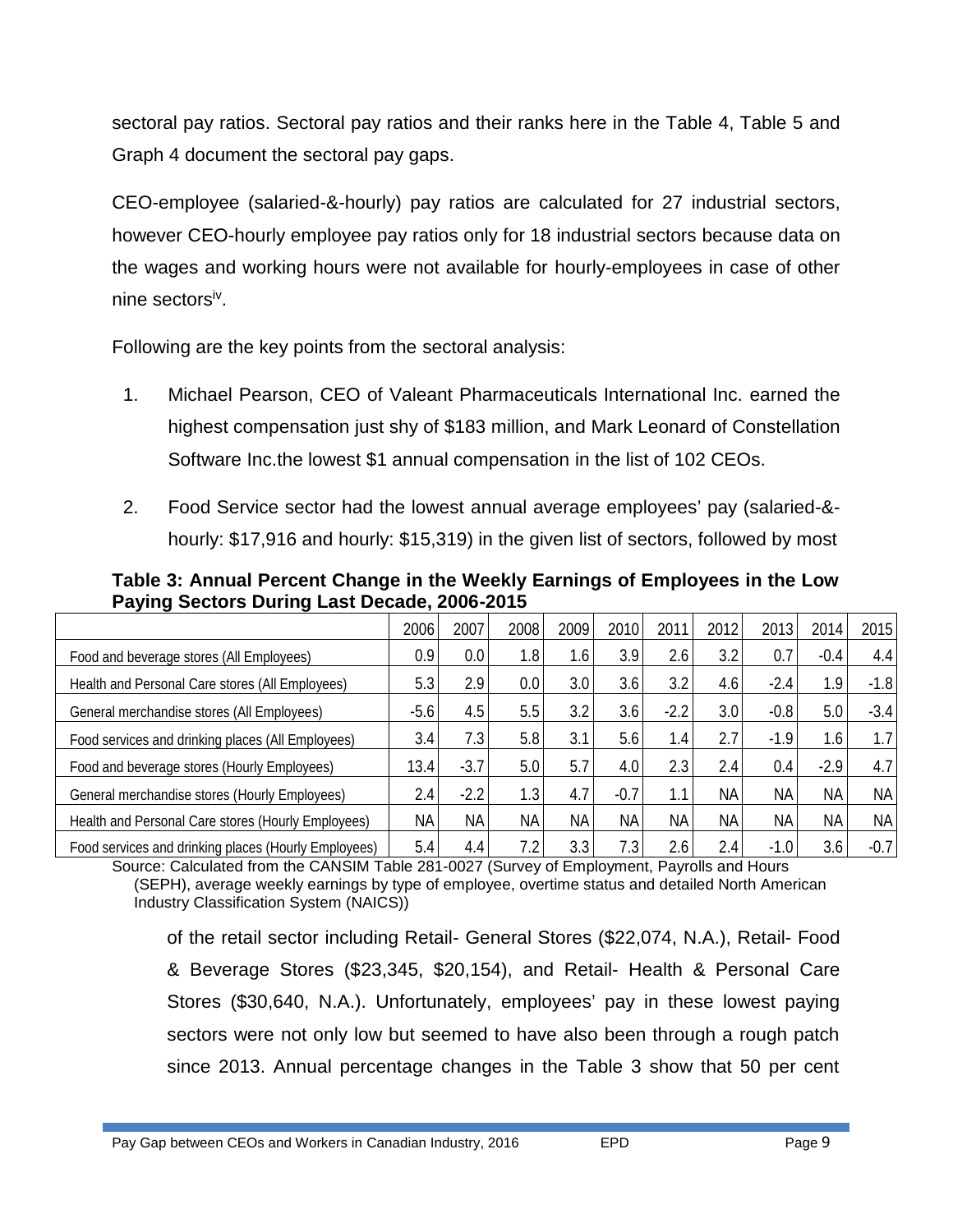observations of the total 18 available data points were negative during last three years from 2013 to 2015, leave aside the value of change.

- 3. All employees (salaried-&-hourly) had the highest annual average pay in Oil and Gas sector (\$134,435) in the given list of sectors, followed by Utilities (\$93,091) Oil & Gas- Support services (\$91,786), and Precious Metals<sup>v</sup> (\$88,404). In fact, there was no change in the list of highest earning sectors except their ranking from the last year. However, there was one noticeable change in the amount of their earnings; three of the resource-based sectors had absolute decrease from the year 2014 earnings (Oil and Gas: \$138,892; Precious Metals (\$94,946; Oil & Gas- Support services: \$93,529; and Utilities (\$92,450). Hourly employees have highest paying sectors as: Oil & Gas- Support services (\$84,444), Precious Metals (\$79,868), Wholesale- Heavy Equipment (\$57,477), and Manufacturing- Chemical (\$54,276). There was only one repeat (Oil & Gas- Support services sector) from the last year's highest paying list that happened to be the top ranked sector in 2015 too; unfortunately, that also saw absolute fall in its hourly earnings which was \$90,009 in 2014.  $\frac{1}{4}$  These data also indicate the ongoing upheaval in the resource economy.
- 4. With respect to both CEO-employee (salaried-&-hourly) and CEO-hourly employee pay ratios, Manufacturing- Chemical had the highest pay ratio of 700 and 934 respectively, and Oil & Gas- Support services the lowest at 31 and 33 respectively.
- 5. Total 10 sectors out of given 27 sectors (i.e. 37%) had higher than the national average CEO-employee (salaried-&-hourly) pay ratio of 175, these are: Manufacturing- Chemical (700), Food Services (511), Non-Bank Financing (350), Retail- Food & Beverage Stores (332), Manufacturing- Transportation Equipment (318), Manufacturing- Clothing (272), Media (235), Retail- General Stores (219), Transportation- Rail (191), and Banking (177). With respect to the CEO-hourly employee pay ratio, 7 sectors out of given total 18 sectors (i.e. 39%) have higher than the national average ratio of 232: Manufacturing- Chemical (934), Food Services (598), Non-Bank Financing (523), Retail- Food & Beverage Stores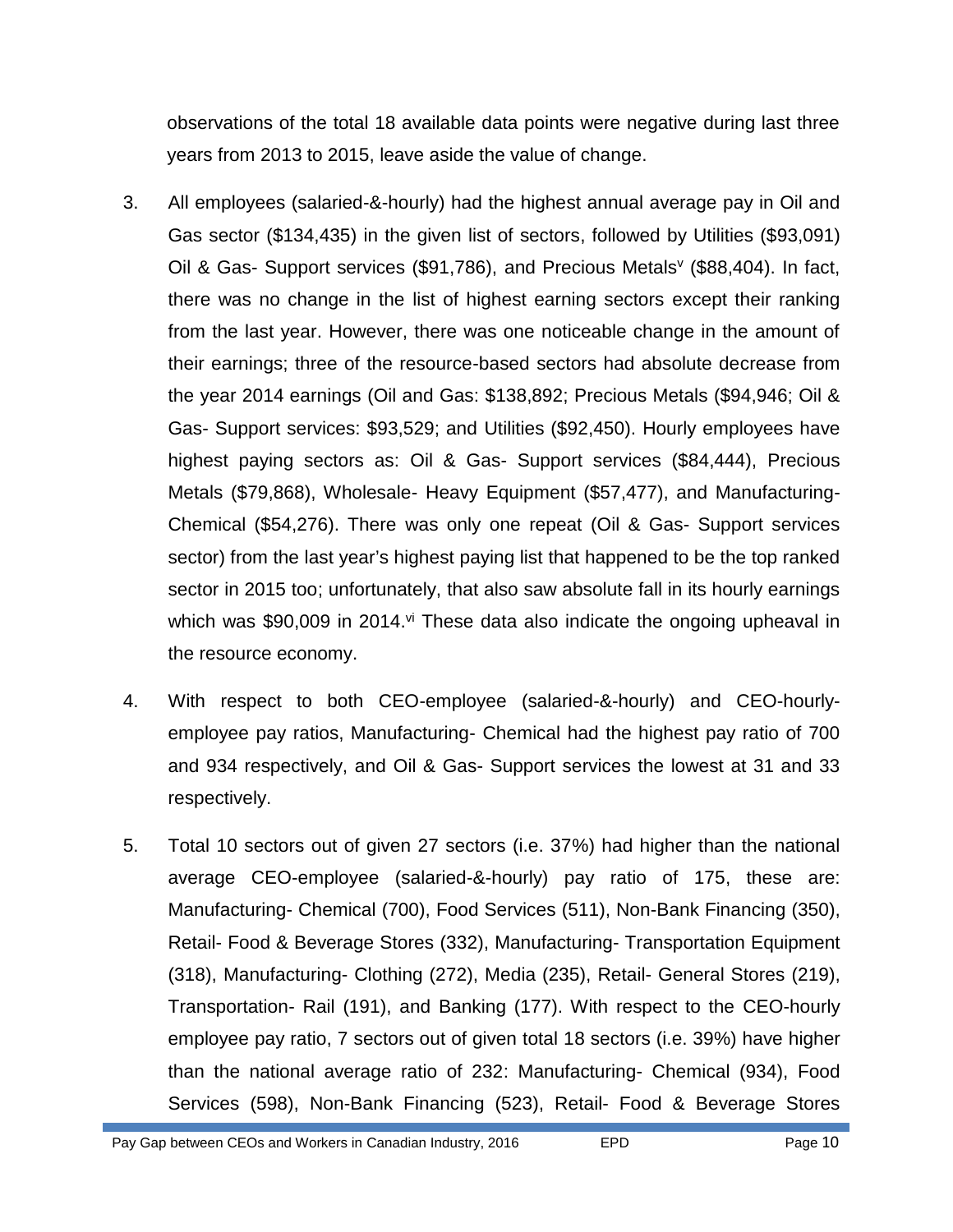(385), Manufacturing- Clothing (342), Media (413), and Banking (264). Last year there were 29% and 26% sectors that had higher than the national average CEO-employee (salaried-&-hourly) and CEO-hourly-employee pay ratios, respectively<sup>vii</sup>; higher percentage during the year under current analysis means pay gap has increased from the last year.

- 6. Sectors with less than half the national average pay ratio were also observed to find out which sectors had lower pay ratio. As regards to the CEO-employee (salaried-&-hourly) pay ratio, 10 sectors (i.e. 37%) had less than half the national average (<88): Retail- Health & Personal Care Stores (81), Wholesale- Heavy Equipment (73), Real Estate (73), Precious Metals (64), Oil and Gas (49), Other Financial Investment and Related Activities (49), Support Services- Waste Management & Remediation (41), Manufacturing- Wood Products (40), Utilities (33), and Oil & Gas- Support services (31). Regarding CEO-hourly employee pay ratio, 5 sectors (i.e. 29%) had less than half of the national average ratio (<116): Wholesale- Heavy Equipment (92), Real Estate (108), Precious Metals (71), Manufacturing- Wood Products (44), and Oil & Gas- Support services (33). Last year these percentages were 39 and 37<sup>viii</sup> respectively, that means inequality has worsened in the year under current review because percentage of low paying sectors has gone down in 2015.
- 7. This year again Banking sector is found to be the most representative case of higher pay gap where CEO compensation (the numerator) was very high across the sector (a low Coefficient of Variation) and employees' pay (the denominator) low. Other sectors in the similar league this year were: Retail- Food & Beverage Stores Retail- General Stores, Manufacturing- Transportation Equipment, and Transportation- Rail. Food Services sector had second highest pay ratio and also the lowest average sectoral employees pay but because had only one company (Restaurant Brands International Inc. formerly Tim Horton) in it, therefore may or may not represent the whole sector. Although Manufacturing- Chemical sector had the highest pay-gap ratio and also the highest average sectoral CEO compensation, but it had really very high CV also which means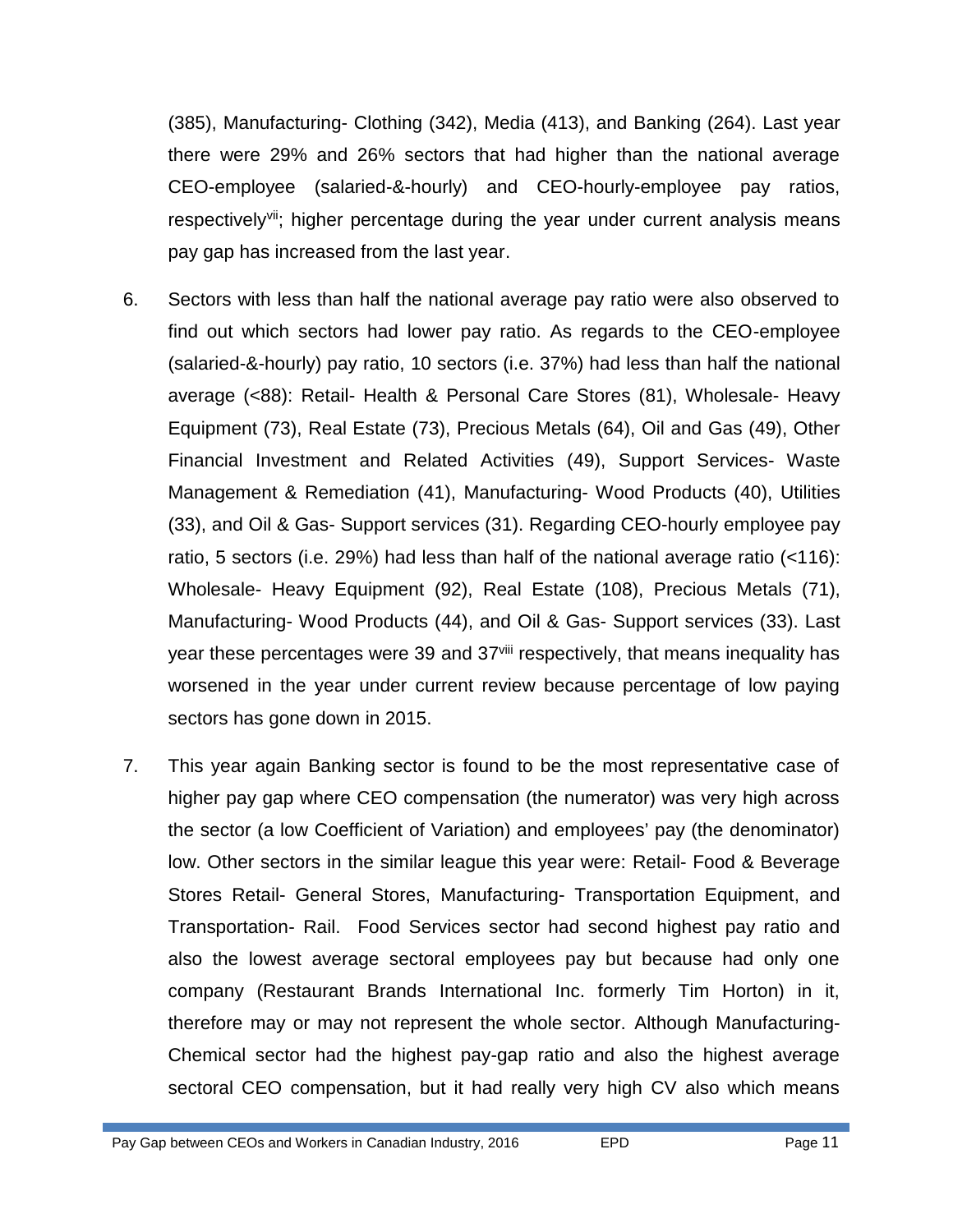there was high disparity in the CEOs' compensation across the sector, for example, Michael Pearson of Valeant Pharmaceuticals International Inc. had the highest compensation of \$182,902,190 in the list of all the top 100 companies taken here and of course in all the four companies of Chemical sectorix, whereas Jochen Tilk of Potash Corp. of Saskatchewan Inc. had \$3,717,883 in his compensation. A very high pay-gap ratio in that case may not depict an actual picture of the sector.

- 8. Undoubtedly, sectoral high pay gap ratios are bad, but cases where besides higher pay ratios sectors have also very low employees' pays are even worse, for example, Food Services, Retail- General Stores, and Retail- Food & Beverage Stores, and Manufacturing- Clothing. Food Services sector had the 2nd highest CEO-employee and CEO-hourly-employee pay ratios, and the lowest employee pay.
- 9. Higher pay ratio always shows greater pay gap between CEOs and other employees, which is considered a bad sign for any society. During 2015 not only national ratios depicting pay gap have increased at an alarming rate but also the sectors having greater than national average ratios have increased on the one hand and the sectors with lower than half of the national pay gap ratios have decreased on the other. This is all when Canadian economy was still reeling from 2014 oil price shock and experiencing the second worst annual real GDP growth rate of 0.9 per cent during 2015 (2009 being the worst year with -3 per cent) in the last two decades. All these pay gap indicators clearly indicate one thing that richer are fully protected even in the economic downfall, its common people who bear the disproportionate share of the turmoil.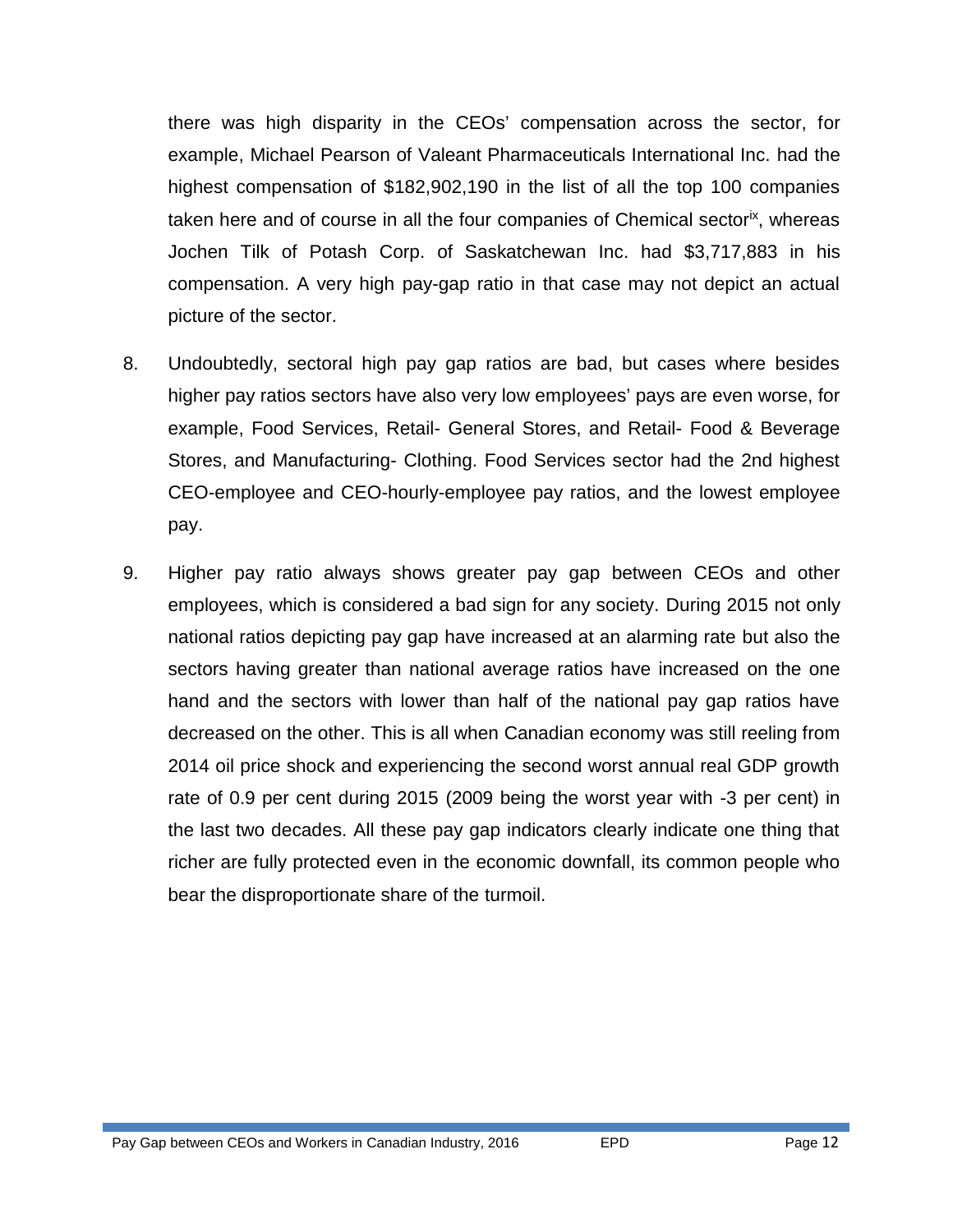|                                                       | CEO-<br><b>Employee</b> | <b>CEO-Hourly</b><br><b>Paid Employee</b><br>Pay Ratios (For | <b>Employee</b> | <b>Hourly</b><br><b>Employee</b><br>Pay (For 19 | Average<br><b>CEO Pay</b> |
|-------------------------------------------------------|-------------------------|--------------------------------------------------------------|-----------------|-------------------------------------------------|---------------------------|
| <b>Sectors</b>                                        | Pay Ratios              | 19 Sectors)<br>1                                             | Pay<br>8        | Sectors)<br>4                                   | (Sectoral)<br>1           |
| <b>Manufacturing-Chemical</b><br><b>Food Services</b> | 1<br>$\overline{2}$     | $\overline{2}$                                               | 27              | 18                                              | 9                         |
| <b>Non-bank Financing</b>                             | 3                       | 3                                                            | 16              | 11                                              | 3                         |
| Retail- Food & Beverage Stores                        | 4                       | 5                                                            | 25              | 17                                              | 11                        |
| Manufacturing-Transportation Equipment                | 5                       | NA                                                           | $\overline{12}$ | N.A.                                            | $\overline{2}$            |
|                                                       | 6                       |                                                              |                 |                                                 | 8                         |
| <b>Manufacturing-Clothing</b>                         |                         | 6                                                            | 23              | 16                                              |                           |
| <b>Media</b>                                          | $\overline{7}$          | 4                                                            | 14              | 13                                              | 5                         |
| <b>Retail- General Stores</b>                         | 8                       | NA                                                           | 26              | N.A.                                            | 19                        |
| <b>Transportation-Rail</b>                            | 9                       | N.A.                                                         | 6               | N.A.                                            | 4                         |
| <b>Banking</b>                                        | 10                      | 7                                                            | 16              | 11                                              | 6                         |
| <b>Support Services-Auctioneering</b>                 | 11                      | 8                                                            | 22              | 15                                              | 15                        |
| <b>Telecommunications</b>                             | 12                      | 9                                                            | 13              | $\overline{7}$                                  | $\overline{7}$            |
| <b>Management and Diversified</b>                     | 13                      | N.A.                                                         | $\overline{7}$  | N.A.                                            | 10                        |
| <b>Manufacturing - Labels</b>                         | 14                      | 11                                                           | 20              | 10                                              | 18                        |
| <b>Manufacturing-Food</b>                             | 15                      | 13                                                           | 21              | 9                                               | 20                        |
| <b>Insurance and Related Activities</b>               | 16                      | 12                                                           | 11              | 5                                               | 13                        |
| Professional, scientific and technical services       | 17                      | 10                                                           | 10              | 6                                               | 12                        |
| Retail-Health & Personal Care Stores                  | 18                      | N.A.                                                         | 24              | N.A.                                            | 25                        |
| <b>Wholesale-Heavy Equipment</b>                      | 19                      | 15                                                           | 9               | 3                                               | 17                        |
| <b>Real Estate</b>                                    | 20                      | 14                                                           | 19              | 14                                              | 22                        |
| <b>Precious Metals</b>                                | 21                      | 16                                                           | $\overline{4}$  | $\overline{2}$                                  | 16                        |
| Oil and Gas                                           | 22                      | NA                                                           | $\mathbf 1$     | N.A.                                            | 14                        |
| Other Financial Investment and Related Activities     | 23                      | N.A.                                                         | 5               | N.A.                                            | 21                        |
| Support Services- Waste Management &                  | 24                      | <b>NA</b>                                                    | 15              | <b>N.A.</b>                                     | 26                        |
| <b>Manufacturing-Wood Products</b>                    | 25                      | 17                                                           | 18              | 8                                               | 27                        |
| <b>Utilities</b>                                      | 26                      | N.A.                                                         | $\overline{2}$  | N.A.                                            | 23                        |
| Oil & Gas-Support services                            | 27                      | 18                                                           | 3               | 1                                               | 24                        |
|                                                       |                         |                                                              |                 |                                                 |                           |

### **Table 4: Sectoral Ranks, 2015 (Rank 1 indicates the Highest)**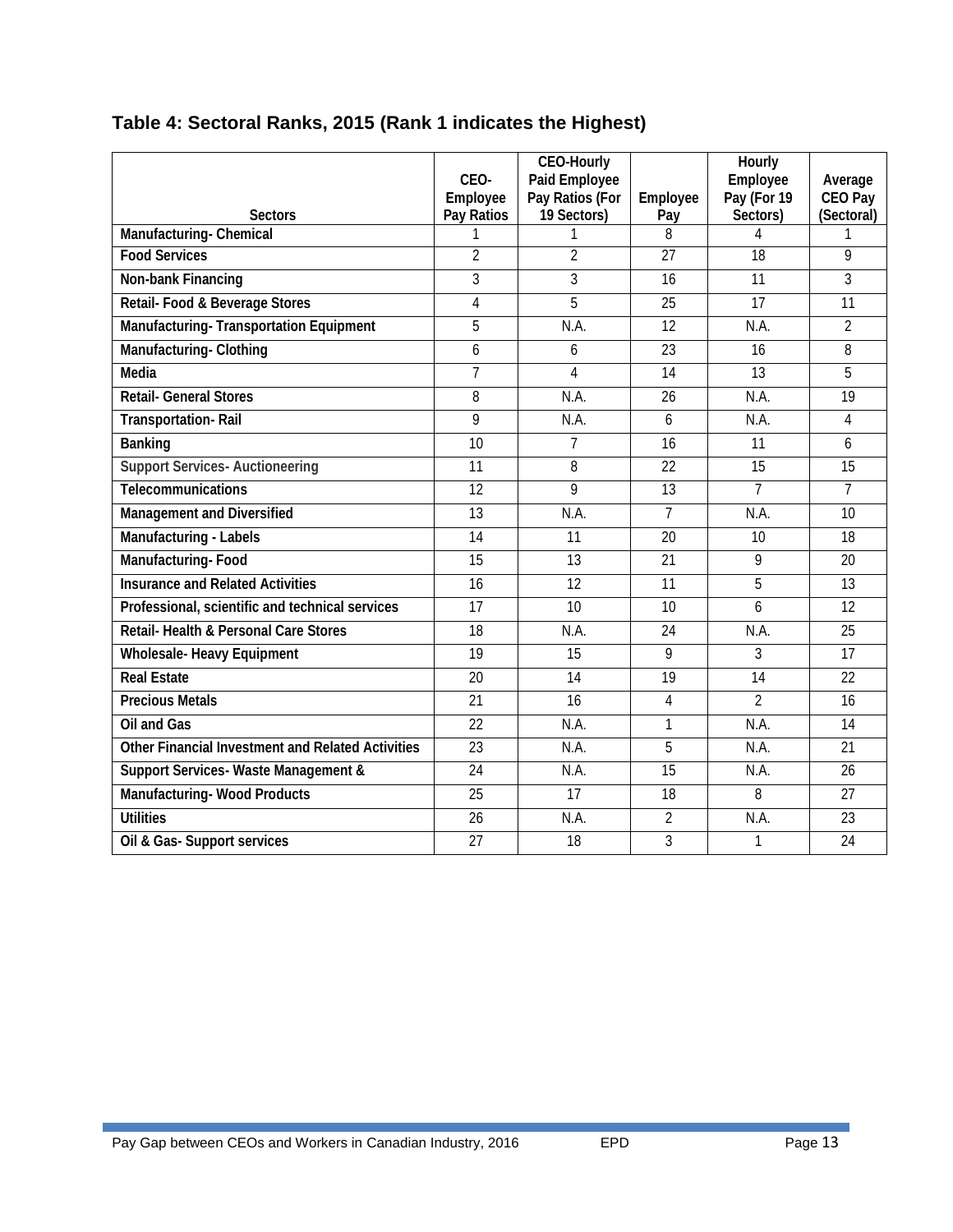| Table 5: Sectoral Pay Averages and Ratios, 2015 |  |
|-------------------------------------------------|--|
|-------------------------------------------------|--|

|                                                             | CEO Pay -<br><b>Sectoral</b> | CEO Pay-<br><b>Coefficient</b><br>of Variation | <b>Employee</b><br>Pay-<br><b>Sectoral</b> | <b>Hourly</b><br>Employee<br>Pay-<br><b>Sectoral</b> | Average<br>Pay Ratio<br>between<br>CEO& | <b>Average Pay</b><br>Ratio between<br>CEO & Hourly<br>Paid |
|-------------------------------------------------------------|------------------------------|------------------------------------------------|--------------------------------------------|------------------------------------------------------|-----------------------------------------|-------------------------------------------------------------|
| <b>Sectors</b>                                              | Average (\$)                 | (CV)                                           | Average (\$)                               | Average (\$)                                         | <b>Employee</b>                         | <b>Employee</b>                                             |
| Manufacturing-Chemical                                      | 50,688,404                   | 1.74                                           | 72,392                                     | 54,276                                               | 700                                     | 934                                                         |
| <b>Food Services</b>                                        | 9,161,333                    |                                                | 17,916                                     | 15,319                                               | $\overline{511}$                        | 598                                                         |
| Non-bank Financing                                          | 19,277,385                   |                                                | 55,080                                     | 36,892                                               | 350                                     | 523                                                         |
| Retail- Food & Beverage Stores                              | 7,750,720                    | 0.61                                           | 23,345                                     | 20,154                                               | 332                                     | 385                                                         |
| Manufacturing-Transportation                                |                              |                                                |                                            |                                                      |                                         |                                                             |
| Equipment                                                   | 20,377,267                   | 0.43                                           | 64,156                                     | <b>N.A.</b>                                          | 318                                     | N.A.                                                        |
| Manufacturing-Clothing                                      | 9,272,175                    | $\mathbf{r}$                                   | 34,079                                     | 27,085                                               | $\overline{272}$                        | $\overline{342}$                                            |
| Media                                                       | 13,712,142                   | ÷                                              | 58,245                                     | 33,219                                               | 235                                     | 413                                                         |
| Retail- General Stores                                      | 4,835,519                    | 0.15                                           | 22,074                                     | N.A.                                                 | 219                                     | N.A.                                                        |
| Transportation-Rail                                         | 14,989,779                   | 0.46                                           | 78,279                                     | <b>NA</b>                                            | 191                                     | N.A.                                                        |
| Banking                                                     | 9,754,498                    | 0.19                                           | 55,080                                     | 36,892                                               | 177                                     | 264                                                         |
| <b>Support Services-Auctioneering</b>                       | 6,375,309                    | $\mathbf{r}$                                   | 39,200                                     | 30,790                                               | 163                                     | 207                                                         |
| Telecommunications                                          | 9,294,702                    | 0.47                                           | 63,313                                     | 47,342                                               | 147                                     | 196                                                         |
| Management and Diversified                                  | 8,650,980                    | 0.23                                           | 73,536                                     | N.A.                                                 | 118                                     | N.A.                                                        |
| Manufacturing - Labels                                      | 5,150,868                    | $\blacksquare$                                 | 45,613                                     | 38,034                                               | 113                                     | 135                                                         |
| Manufacturing-Food                                          | 4,677,848                    | 0.43                                           | 44,581                                     | 38,216                                               | 105                                     | $\overline{122}$                                            |
| <b>Insurance and Related Activities</b>                     | 6,679,863                    | 0.77                                           | 64,770                                     | 50,937                                               | 103                                     | 131                                                         |
| Professional, scientific and technical                      |                              |                                                |                                            |                                                      |                                         |                                                             |
| services                                                    | 6,963,737                    | 0.86                                           | 69,456                                     | 48,186                                               | 100                                     | 145                                                         |
| Retail-Health & Personal Care Stores                        | 2,478,308                    |                                                | 30,640                                     | N.A.                                                 | $\overline{81}$                         | N.A.                                                        |
| <b>Wholesale-Heavy Equipment</b>                            | 5,280,818                    |                                                | 72,139                                     | 57,477                                               | 73                                      | 92                                                          |
| <b>Real Estate</b>                                          | 3,534,216                    | 0.40                                           | 48,435                                     | 32,755                                               | 73                                      | 108                                                         |
| <b>Precious Metals</b>                                      | 5,685,271                    | 0.55                                           | 88,404                                     | 79,868                                               | 64                                      | 71                                                          |
| Oil and Gas                                                 | 6,537,702                    | 0.50                                           | 134,435                                    | <b>N.A.</b>                                          | 49                                      | $\overline{NA}$                                             |
| Other Financial Investment and<br><b>Related Activities</b> | 3,929,279                    | 0.17                                           | 81,005                                     | N.A.                                                 | 49                                      | N.A.                                                        |
| Support Services- Waste Management                          |                              |                                                |                                            |                                                      |                                         |                                                             |
| & Remediation                                               | 2,304,664                    |                                                | 56,214                                     | <b>N.A.</b>                                          | 41                                      |                                                             |
| Manufacturing-Wood Products                                 | 2,040,858                    | 0.30                                           | 51,481                                     | 46,531                                               | 40                                      | 44                                                          |
| <b>Utilities</b>                                            | 3,085,852                    | 0.58                                           | 93,091                                     | $\overline{NA}$                                      | $\overline{33}$                         |                                                             |
| Oil & Gas-Support services                                  | 2,826,031                    |                                                | 91,786                                     | 84,444                                               | $\overline{31}$                         | 33                                                          |
| <b>Equity Funds</b>                                         | 9,331,911                    |                                                | N.A.                                       | N.A.                                                 | N.A.                                    | N.A.                                                        |
| <b>Transportation-Pipeline</b>                              | 6,194,460                    | 0.50                                           | N.A.                                       | N.A.                                                 | N.A.                                    | N.A.                                                        |

Notes:

N.A. Not Available

- Cannot be calculated as these are single-company sectors.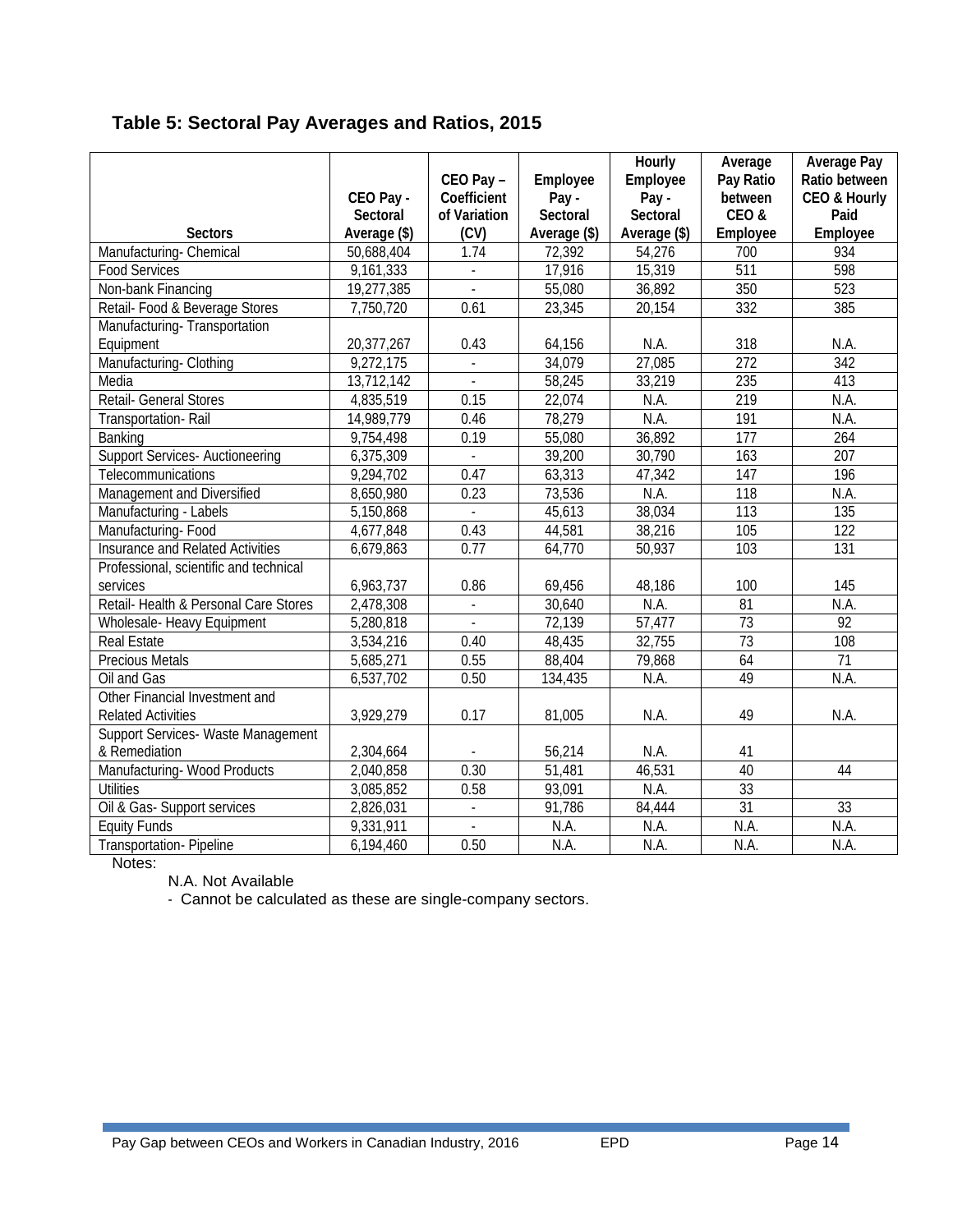#### **Graph 4: Ratio between Annual Average Pays of a CEO (of Top 100 Companies) and other Employees in various Industrial Sectors, 2015**



#### Notes:

1. When there is no red bar, it means data for hourly-paid employees are not available.

2. There were 10 sectors with single company each in this graph – Food Services, Manufacturing- Labels, Manufacturing- Clothing, Non-bank Financing, Oil & Gas- Support services, Media, Retail- Health & Personal Care Stores, Support Services- Auctioneering, Support Services- Waste Management & Remediation, and Wholesale- Heavy Equipment.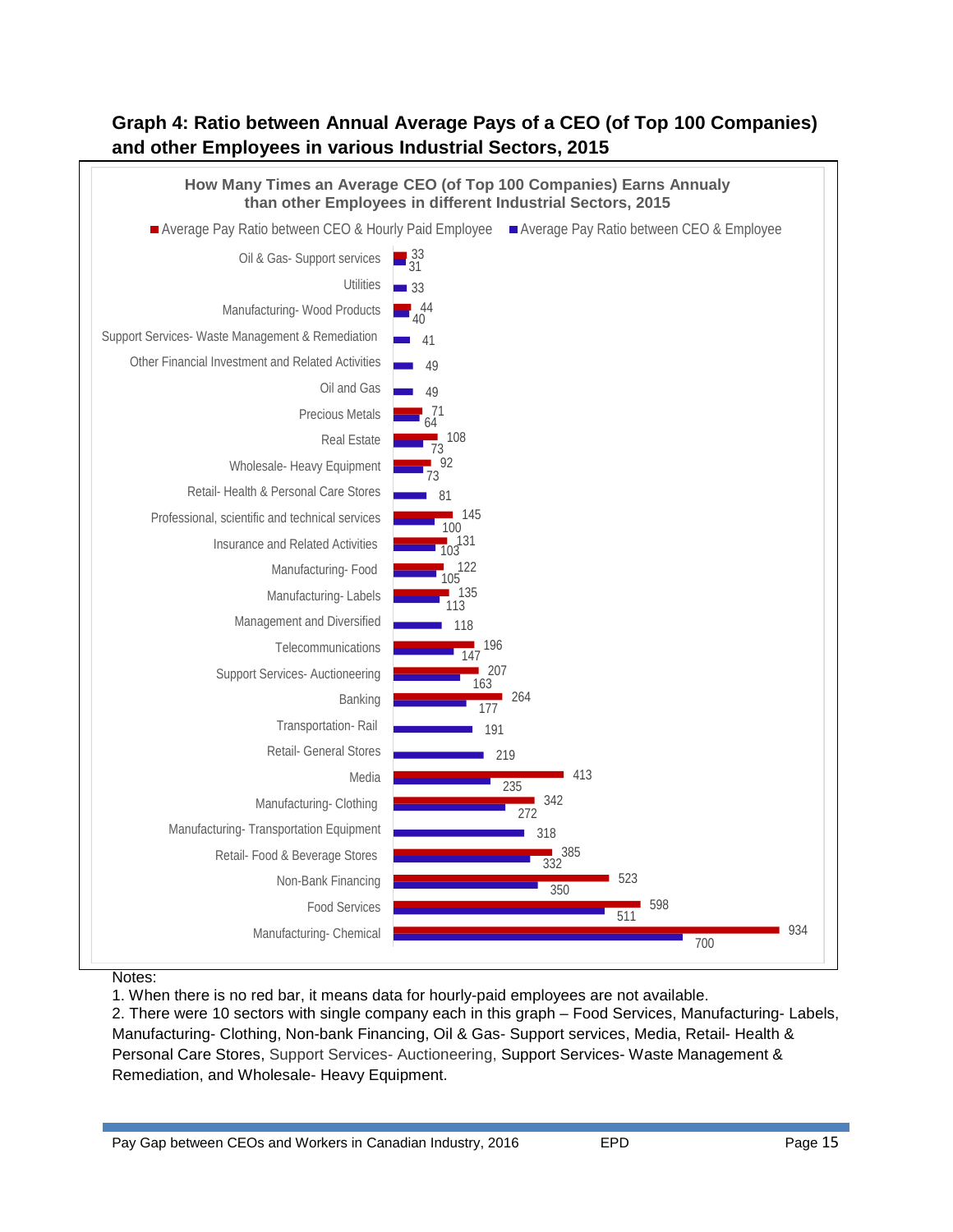## **Methodology**

**Data Sources:** Pay gap survey relies on two data sources: Globe and Mail list on executive compensation and Statistics Canada resources. The former "Canada's highest-paid CEOs<sup>"x</sup> had a table on the ranking of compensation in fiscal 2015 for CEOs from the 100 largest public companies (by market capitalization) in Canada's benchmark S&P/TSX composite index as of Dec. 31, 2015. CEOs' total compensation figures include salary, bonus, stock awards, option awards, pension value, and all other compensation. Three summary tables<sup>xi</sup> of the Statistics Canada were used to calculate the pays of workers: industry-wise average weekly earnings for (hourly-&-salaried) employees, industry-wise average hourly earnings for hourly employees, and industry wise average weekly hours for hourly employees. Another source 'North American Industry Classification System (NAICS) 2007 – Canada' published by Statistics Canada was used to determine the industry classification<sup>xii</sup>.

**Process:** For the sectoral CEO and employee pay ratios' computation, companies were arranged into more specific 29 sectors on the basis of their type of activity. This arrangement was done in order to obtain the employees' wages and working hours (at three digit level industrial classification) corresponding to the sectors for which CEOs' compensation was available. For example, Financial sector was divided into Banking, Non-bank Financing, Equity Funds, Insurance & Related Activities, and Other Financial Investment & Related Activities. After rearranging the industrial sectors, data on employees' wages and working hours were collected so as to get annual pays of the employees. Two types of workers were considered in the survey: all employees who comprised of salaried and hourly employees; and a sub-category of the former, i.e. hourly employees. To calculate employees' annual average earnings, weekly earnings were multiplied by 52 weeks [(weekly earnings)\*(52)]. In case of hourly-paid employees, work hours and hourly earnings were given; therefore, to arrive at annual average earnings, hourly earnings were multiplied by weekly hours and 52 weeks [(hourly earnings)\*(weekly hours)\*(52)]. These annual pays were used to calculate the respective pay ratios. Two sectors Equity Funds and Transportation- Pipeline were not included in this year's survey because of unavailability of data on the employees' pays.